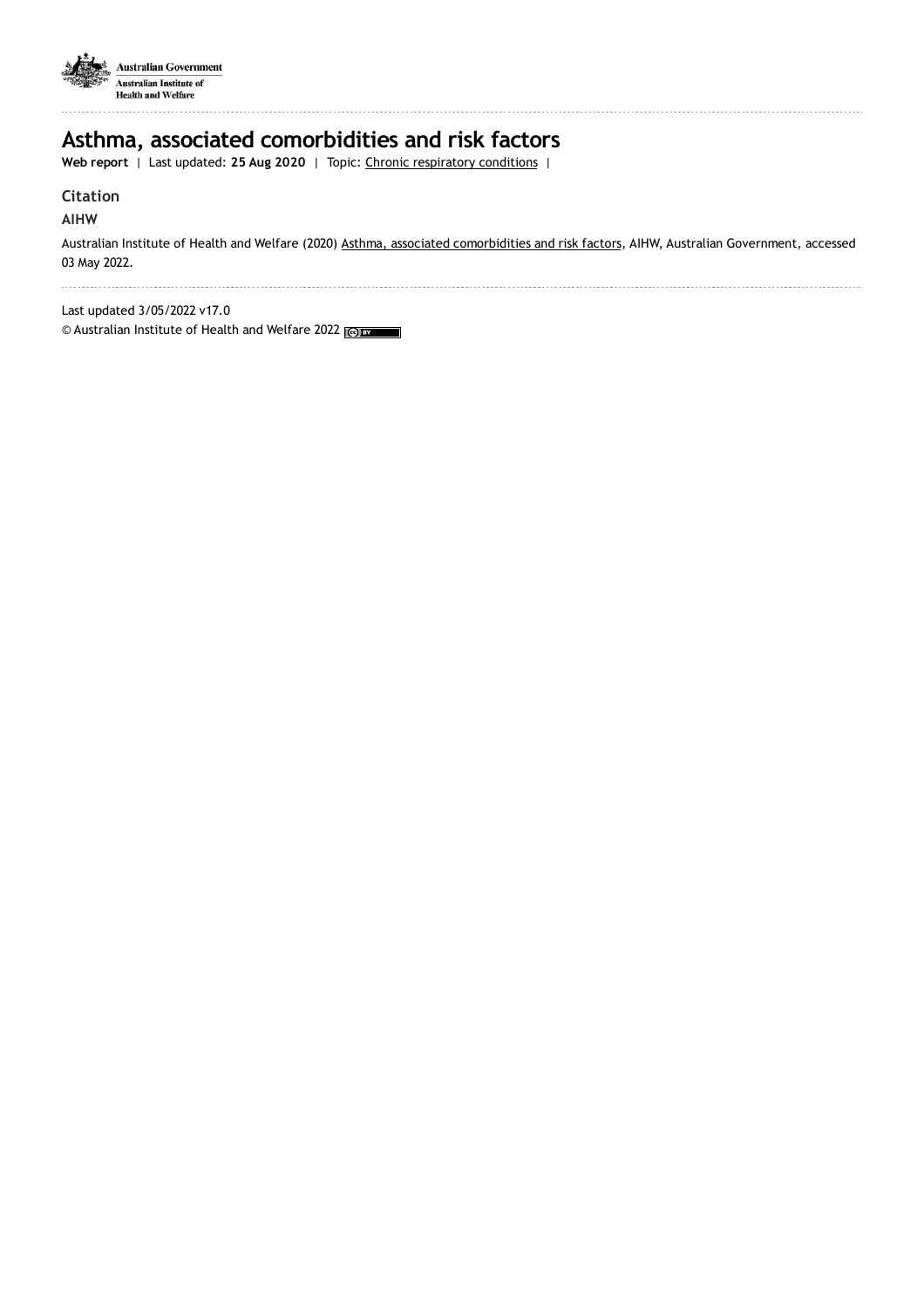

# **About**

People with asthma often have other chronic and long-term conditions. This is called 'comorbidity', which describes any additional disease that is experienced by a person with a disease of interest (the index disease). Comorbidities are typically more common in older age groups.

**Cat. no:** ACM 41

**Findings from this report:**

- Adults with asthma were 1.4 times as likely to be obese as people without asthma
- 49% aged 45 and over with asthma also had arthritis, 37% had back problems and 33% had mental and behavioural conditions
- 81% of Australians aged 45 and over with asthma had at least one other selected chronic condition in 2017‑18
- 54% of people aged 45 and over with asthma had 2 or more other selected chronic conditions in 2017‑18

Last updated 3/05/2022 v2.0

© Australian Institute of Health and Welfare 2022 (@)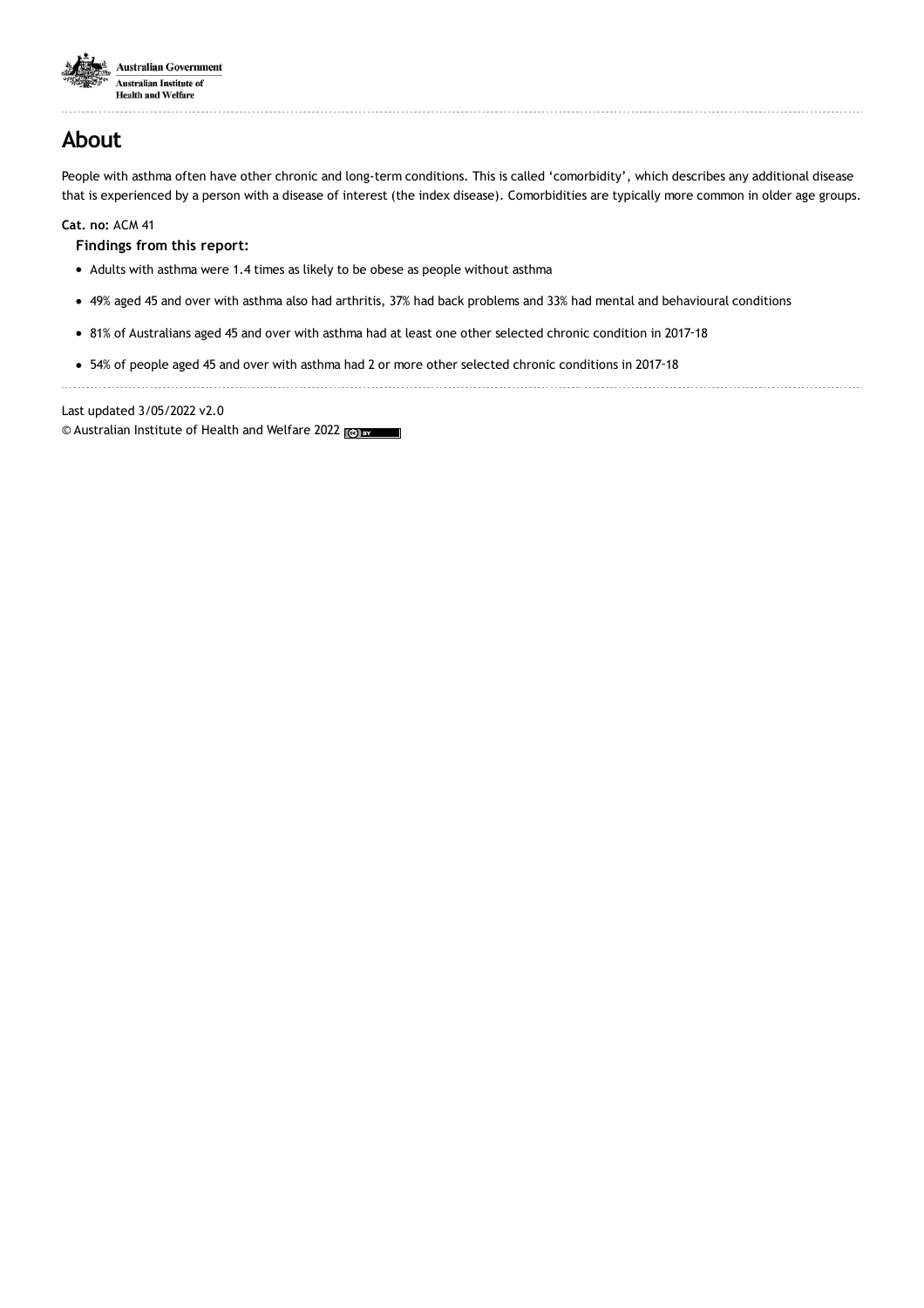

# **About asthma and associated comorbidities**

## **Comorbidity**

Some people with asthma have other chronic and long-term conditions. This is called '**comorbidity**', which describes any additional disease that is experienced by a person with a disease of interest (the index disease). For people with asthma, having a comorbid chronic condition can have important implications for their health outcomes, quality of life and treatment choices.

Australians diagnosed with one or more chronic conditions often have complex health needs, die prematurely and have poorer overall quality of life (AIHW 2018). In terms of comorbidities, in 2017─18 one in five Australians (20%) had two or more chronic conditions (ABS 2018). The chance of developing chronic conditions increases with age, and since asthma often starts early in life, people with asthma are likely to develop another chronic condition during their lifespan (AIHW 2019).

The chronic conditions that have been selected for this asthma comorbidity analysis are: arthritis, back problems, cancer, chronic obstructive pulmonary disease (COPD), diabetes, heart, stroke and vascular disease, kidney disease, mental and behavioural conditions and osteoporosis. They have been selected because they are common in the general community, pose significant health problems and have been the focus of ongoing national surveillance efforts and action can be taken to prevent their occurrence (AIHW 2019). Other chronic conditions that are commonly found in people with asthma, and that can impact on asthma, include obesity, allergic rhinitis, obstructive sleep apnoea, and gastro-oesophageal reflux disease (Boulet 2009; Caughey et al. 2008; Cazzola et al. 2012).

The National Asthma Strategy 2018 (the Strategy) was launched in January 2018. The Strategy 'aims to outline Australia's national response to asthma and inform how existing limited health care resources can be better coordinated and targeted across all levels of government' (Department of Health 2017). The Strategy identifies the most effective and appropriate interventions to reduce the impact of asthma in the community and continue to be an international leader in asthma prevention, management and research (Department of Health 2017). The Strategy notes that 'the presence of one or more comorbid conditions in people with asthma is likely to compromise their quality of life and may complicate their management of asthma' (Department of Health 2017). The AIHW has monitored and reported on the outcome measures associated with The Strategy by reporting on the 10 national asthma indicators. For more [information,](https://www.aihw.gov.au/reports/chronic-respiratory-conditions/asthma-monitoring-based-on-current-indicators/) see National asthma indicators - an interactive overview and National Asthma [Strategy](https://www.health.gov.au/resources/publications/national-asthma-strategy-2018) 2018.

## **Treatment and management**

Management of asthma includes [medicines](https://www.aihw.gov.au/reports/chronic-respiratory-conditions/asthma/) to minimise symptoms such as shortness of breath, wheezing and coughing, and to reduce the risk of adverse outcomes, such as flare-ups (AIHW 2019).

Treatment of comorbidities depends on individual patient needs. As recommended in the Australian Asthma Handbook, some comorbidities such as obesity, mental illness, allergic rhinitis and obstructive sleep apnoea, should be treated not only to improve patient health outcomes, but to also reduce their impact on asthma control and risk of flare‑ups (National Asthma Council Australia 2019).

Medications prescribed for some comorbidities may interact with one another, which can cause problems for people with asthma. One example is beta-blockers, a treatment sometimes used for cardiovascular disease, glaucoma or anxiety. In people with asthma, betablockers given by tablet or eye-drops can cause severe asthma flare-ups, requiring more intense treatment and management (AIHW 2019). Another example is non-steroidal anti-inflammatory medications (NSAIDs) including aspirin, which may be used to treat cardiovascular disease or arthritis. These medications can cause severe flare-ups in around 7% of people with asthma (Rajan et al. 2015).

For patients who have both asthma and COPD, treatment usually includes inhaled corticosteroids (anti-inflammatory medications) and longacting bronchodilators together with management of modifiable risk factors (such as smoking cessation and increasing physical activity), pulmonary rehabilitation, and influenza vaccinations (National Asthma Council Australia 2019). Short-acting bronchodilators are also to be used as needed for symptom relief.

Due to the potential for interactions between different chronic conditions and the medications used to treat them, it is important that people with asthma tell their doctor(s) about any other conditions that they have, and any other treatment they are taking, so that their health can be carefully monitored.

## **References**

ABS (Australian Bureau of Statistics) 2018. [National](https://www.abs.gov.au/ausstats/abs@.nsf/Lookup/by Subject/4364.0.55.001~2017-18~Media Release~How healthy is the typical Australian%3F (Media Release)~1) Health Survey: First Results, 2017-18. ABS Cat. no. 4364.0.55.001. Canberra: ABS.

AIHW (Australian Institute of Health and Welfare) 2018. [Australia's](https://www.aihw.gov.au/reports/australias-health/australias-health-2018/) health 2018. Australia's health series no. 16. AUS 221. Canberra: AIHW.

AIHW 2019. Asthma, associated comorbidities and risk factors. Cat. no. ACM 41. Canberra: AIHW.

Boulet LP 2009. Influence of comorbid conditions on asthma. European Respiratory Journal 33(4): 897-906.

Caughey GE, Vitry AI, Gilbert AL & Roughead EE 2008. Prevalence of comorbidity of chronic diseases in Australia. BMC Public Health 8, 221. doi:10.1186/1471-2458-8-221.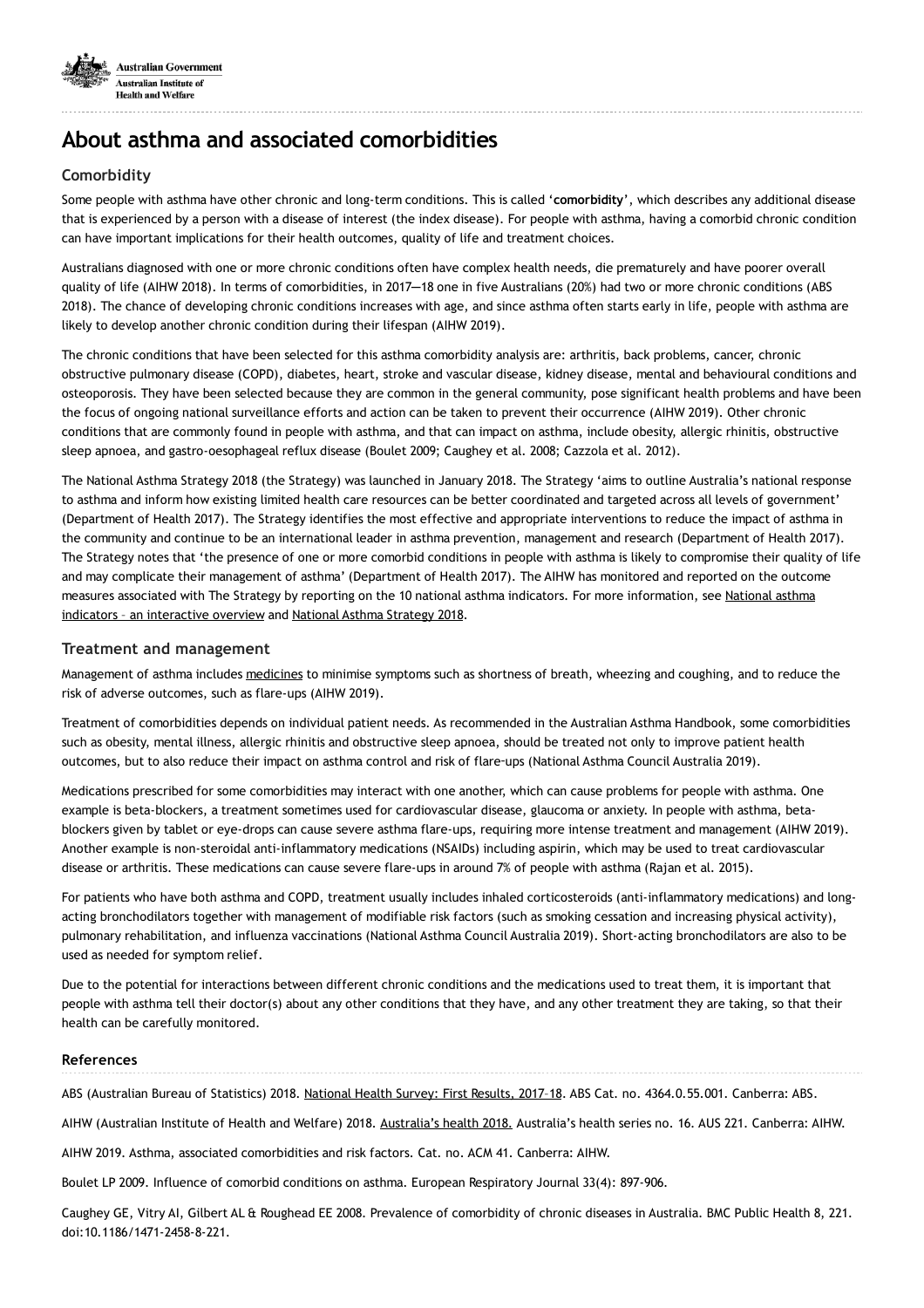Cazzola M, Calzetta L, Bettoncelli G, Cricelli C, Romeo F, Matera MG et al. 2012. Cardiovascular disease in asthma and COPD: A populationbased retrospective cross-sectional study. Respiratory Medicine 106 (2):249-56. doi:10.1016/j.rmed.2011.07.021.

Department of Health 2017. National Asthma [Strategy](https://www.health.gov.au/resources/publications/national-asthma-strategy-2018) 2018. Canberra: Department of Health.

National Asthma Council Australia 2019. Australian Asthma [Handbook,](https://www.asthmahandbook.org.au/) Version 2.0. Melbourne: National Asthma Council Australia. Viewed 1 May 2019.

Rajan JP, Wineinger NE, Stevenson DD, White AA 2015. Prevalence of aspirin-exacerbated respiratory disease among asthmatic patients: A meta-analysis of the literature. Journal of Allergy and Clinical Immunology 135(3):676-81.e1. doi: 10.1016/j.jaci.2014.08.020.

Last updated 5/11/2020 v14.0 © Australian Institute of Health and Welfare 2022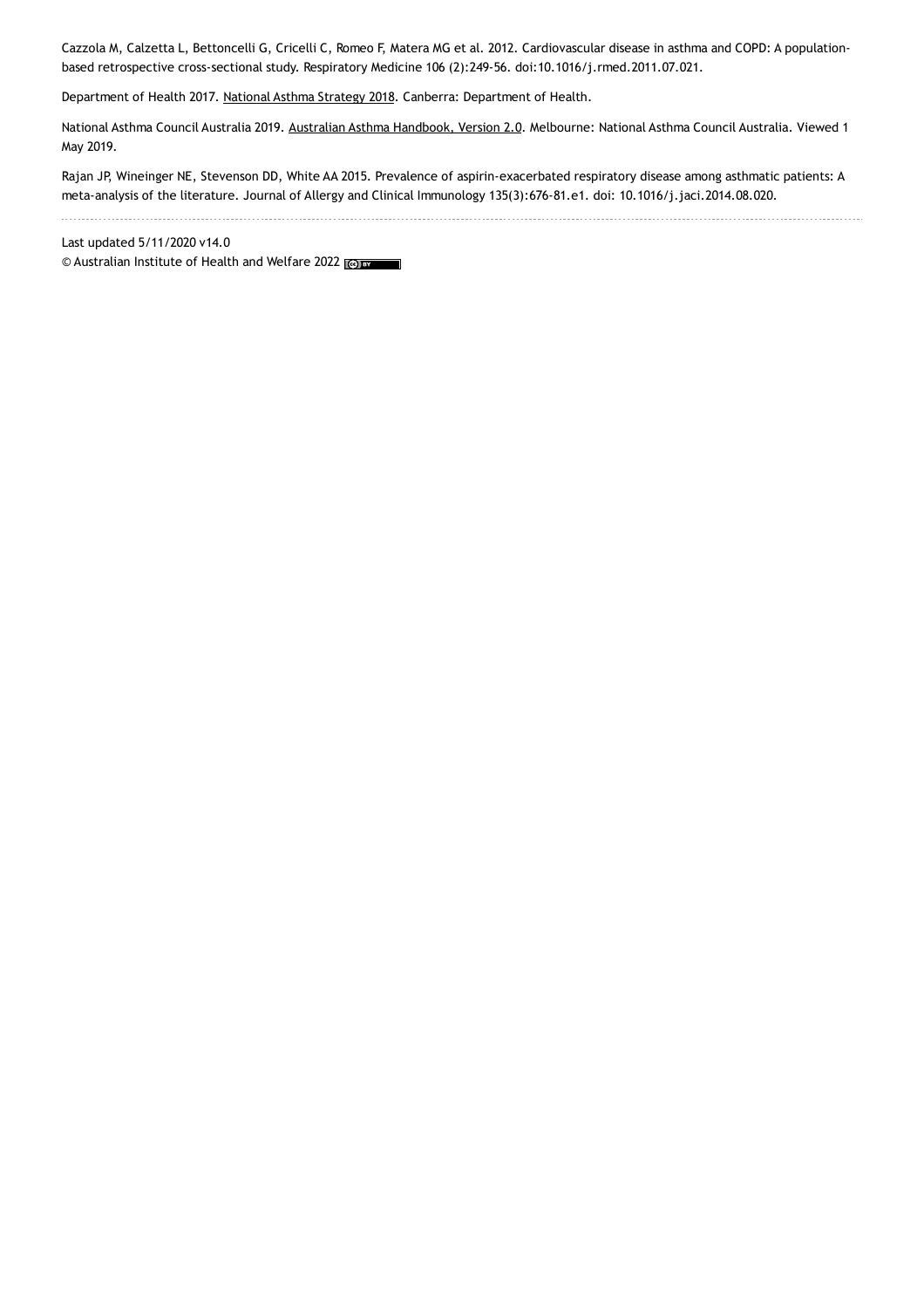

## **Asthma and associated comorbidities**

## **Number of comorbid chronic conditions in people with asthma**

An estimated 2.7 million Australians (11% of the total population) currently have asthma, based on self-reported data from the 2017–18 National Health Survey (ABS 2018a). Of these, around 1.6 million people (6.6% of the total population) also had one or more of the following selected chronic conditions:

- arthritis
- back problems
- cancer
- chronic obstructive pulmonary disease (COPD)
- diabetes
- heart, stroke and vascular disease
- kidney disease
- mental and behavioural conditions
- osteoporosis.

These 9 chronic conditions have been selected because they are common in the general community, pose significant health problems, have been the focus of ongoing national surveillance efforts, and action can be taken to prevent their occurrence.

Asthma affects people of all ages; however, many of the people with asthma and comorbid conditions are older Australians, reflecting the fact that chronic conditions are more widespread in older age groups.

Additional chronic conditions that are commonly found in people with asthma, and that can impact on asthma, include allergic rhinitis, obstructive sleep apnoea, mental illness, nasal polyps (soft, painless, non-cancerous growths) and gastro-oesophageal reflux disease (GORD) (AIHW 2019).

For all persons who had asthma, 41% had only asthma with none of the other selected chronic conditions, while 59% had at least one of the nine other selected chronic conditions (ABS 2018a). Of those aged 45 and over who had asthma, 20% had asthma only, and 81% had at least one other of the selected 9 chronic conditions (Figure 1). Over 1 in 4 (27%) had one other selected chronic condition, and 54% had 2 or more other selected chronic conditions.

## **Figure 1: Comorbidity of selected chronic conditions in people aged 45 and over with asthma, 2017–18**



#### *Notes*

- 1. The 9 selected chronic conditions were arthritis, back problems, cancer, COPD, diabetes, heart, stroke and vascular disease, kidney disease, mental and behavioural conditions, and osteoporosis.
- 2. Proportions may not add to 100% due to rounding.

## *Source*: ABS 2019 (Data [table](https://www.aihw.gov.au/reports/chronic-respiratory-conditions/asthma-associated-comorbidities-risk-factors/data)).

## **Types of comorbid chronic conditions in people with asthma**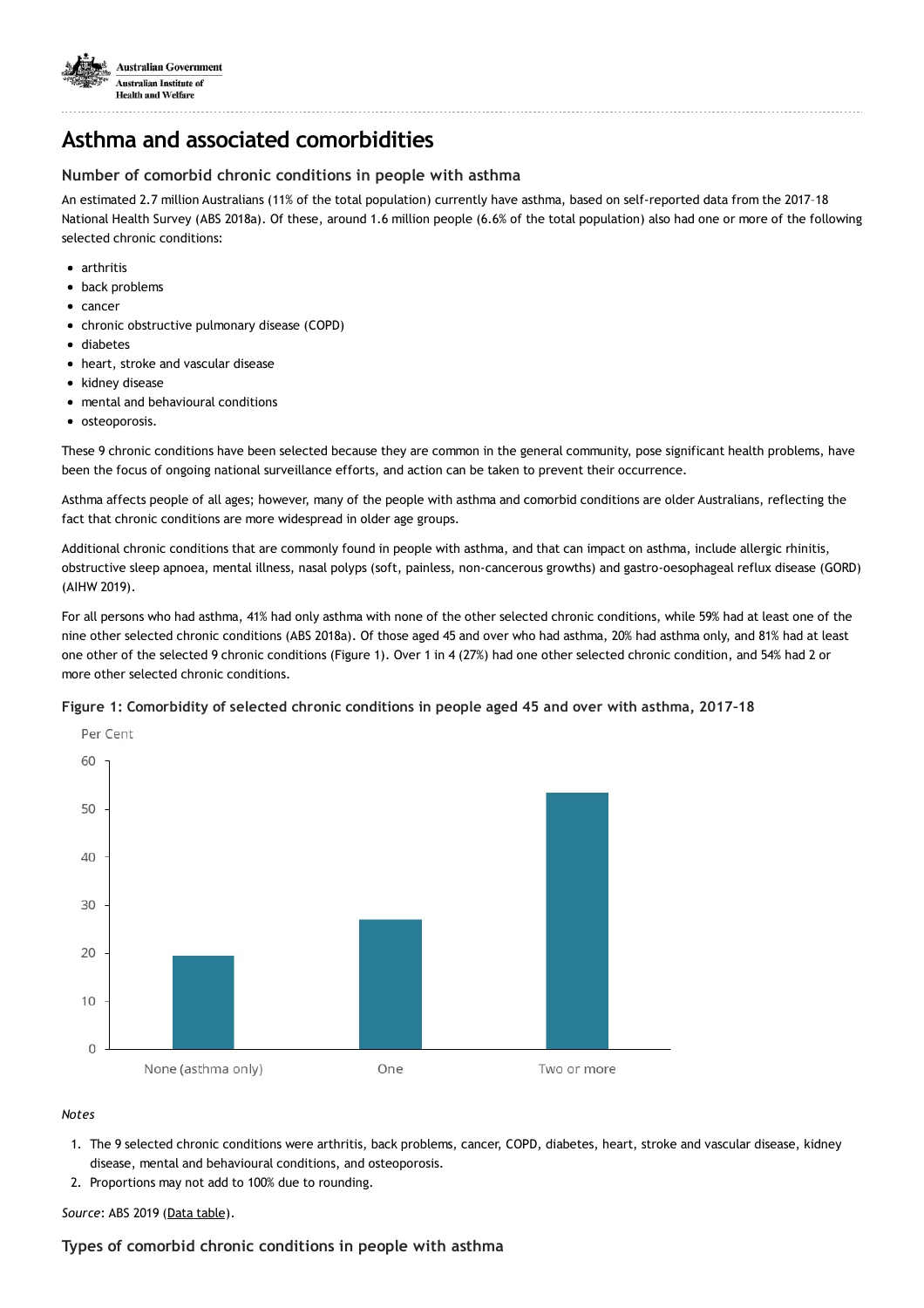Among people aged 45 and over with asthma:

- 49% had arthritis (compared with 32% among people without asthma)
- 37% had back problems (compared with 24% among people without asthma)
- 34% had mental and behavioural conditions (compared with 20% among people without asthma)
- 17% had COPD (compared with 3.1% among people without asthma)
- 15% had heart, stroke and vascular disease (compared with 11% among people without asthma)
- 15% had osteoporosis (compared with 8.4% among people without asthma) (Figure 2).

#### Figure 2: Prevalence of other chronic conditions in people aged 45 and over, with and without asthma, 2017-18



#### *Notes*

- 1. Asthma here refers to people who self-reported that they were diagnosed by a doctor or nurse as having asthma (current and longterm).
- 2. Proportions may not add to 100% as a person may have more than one additional diagnosis.

*Source*: ABS 2019 (Data [table](https://www.aihw.gov.au/reports/chronic-respiratory-conditions/asthma-associated-comorbidities-risk-factors/data/)).

#### **Data notes**

The National Health Survey (NHS) uses three factors to determine whether or not a person is counted as having a particular condition: whether the condition is current, whether it is long term and whether it was medically diagnosed. The combination of these factors required for a person to count as having the condition varies according to the nature of the condition. For example, some conditions, such as diabetes and HSVD, once diagnosed, are seen to be lifelong. Even if a person no longer reports symptoms, they still count as having the condition. While other conditions, such as depression, asthma, cancer or back problems, can be lifelong, episodic or in complete remission.

Most conditions do not need the respondent to have been diagnosed by a doctor or nurse. The respondent is counted if they said they have the condition. However, in cases where the respondent said they had diabetes or HSVD and that the condition was not current, they need to have received a diagnosis to be counted.

| Table 1: Definitions used for chronic conditions |          |               |                                                        |  |
|--------------------------------------------------|----------|---------------|--------------------------------------------------------|--|
| <b>Condition</b>                                 | Current  | Long term     | Has the condition been diagnosed by a doctor or nurse? |  |
| Arthritis                                        | current  | long term     | no diagnosis required                                  |  |
| Asthma                                           | current  | long term     | no diagnosis required                                  |  |
| Back problems                                    | current  | long term     | no diagnosis required                                  |  |
| Cancer                                           | current  | long term     | no diagnosis required                                  |  |
| <b>COPD</b>                                      | current  | long term     | no diagnosis required                                  |  |
| <b>Diabetes</b>                                  | current  | long term     | no diagnosis required                                  |  |
| (2 combinations)                                 | ever had | not long term | diagnosis required                                     |  |
| Heart, stroke and vascular disease (HSVD)        | current  | long term     | no diagnosis required                                  |  |
|                                                  |          |               |                                                        |  |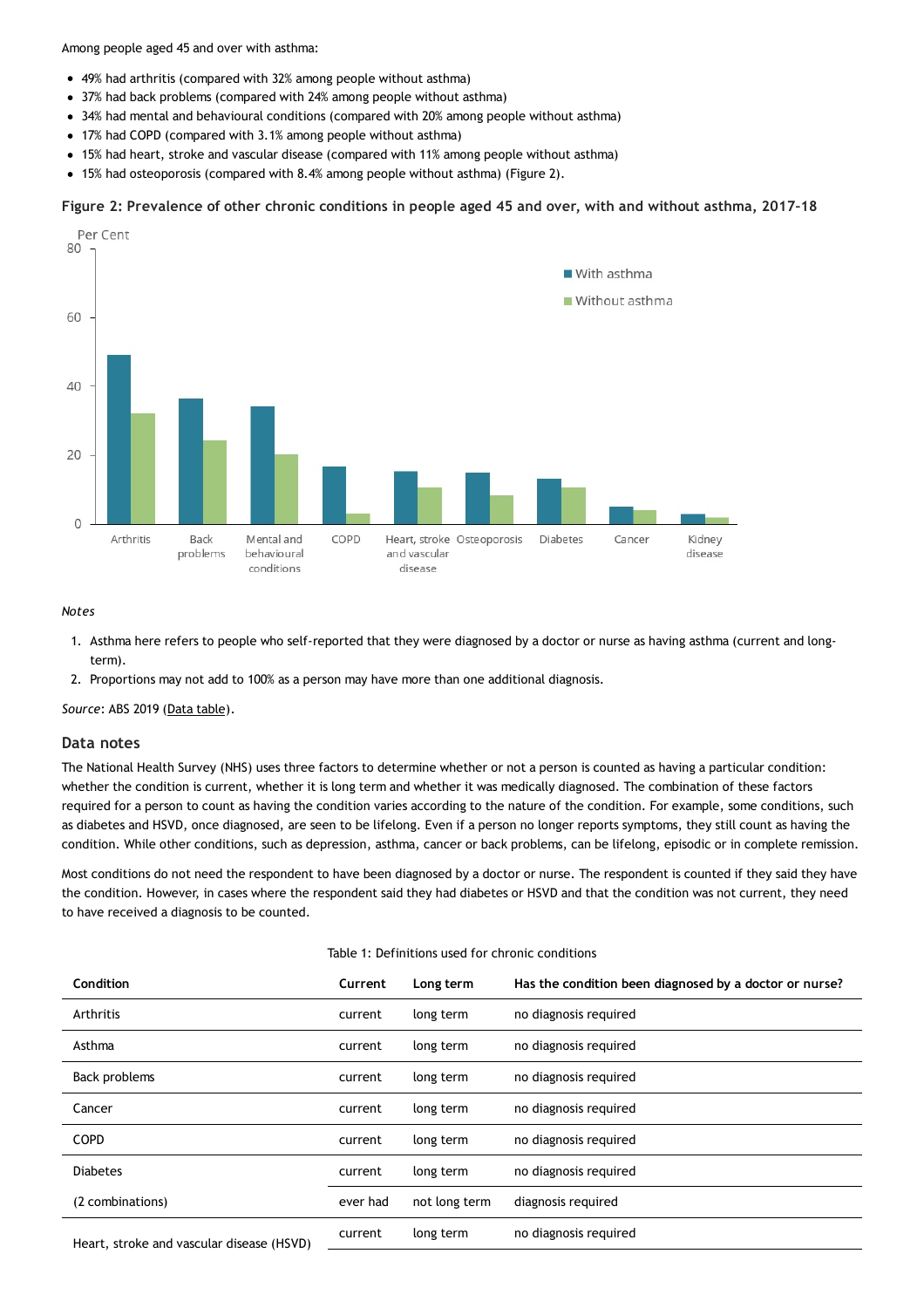| (2 combinations)                  | ever had | not long term | diagnosis required    |
|-----------------------------------|----------|---------------|-----------------------|
| Kidney disease                    | current  | long term     | no diagnosis required |
| Mental and behavioural conditions | current  | long term     | no diagnosis required |
| Osteoporosis                      | current  | long term     | no diagnosis required |

*Note:* Please see the [2017–18](https://www.abs.gov.au/ausstats/abs@.nsf/Lookup/by Subject/4363.0~2017-18~Main Features~Health conditions~4) NHS User Guide for more information on the definitions of the conditions.

#### **References**

ABS (Australian Bureau of Statistics) 2018a. National Health Survey: First Results,

2017–18. ABS Cat. no. 4364.0.55.001. Canberra: ABS.

ABS 2018b. [National](https://www.abs.gov.au/AUSSTATS/abs@.nsf/DetailsPage/4363.02017-18?OpenDocument) Health Survey: Users' Guide, 2017–18. Viewed 1 May 2019.

ABS 2019. Microdata: National Health Survey, 2017–18, detailed microdata, DataLab. ABS cat no. 4324.0.55.001. Canberra: ABS. Findings based on AIHW analysis of ABS microdata.

Last updated 31/07/2020 v16.0 © Australian Institute of Health and Welfare 2022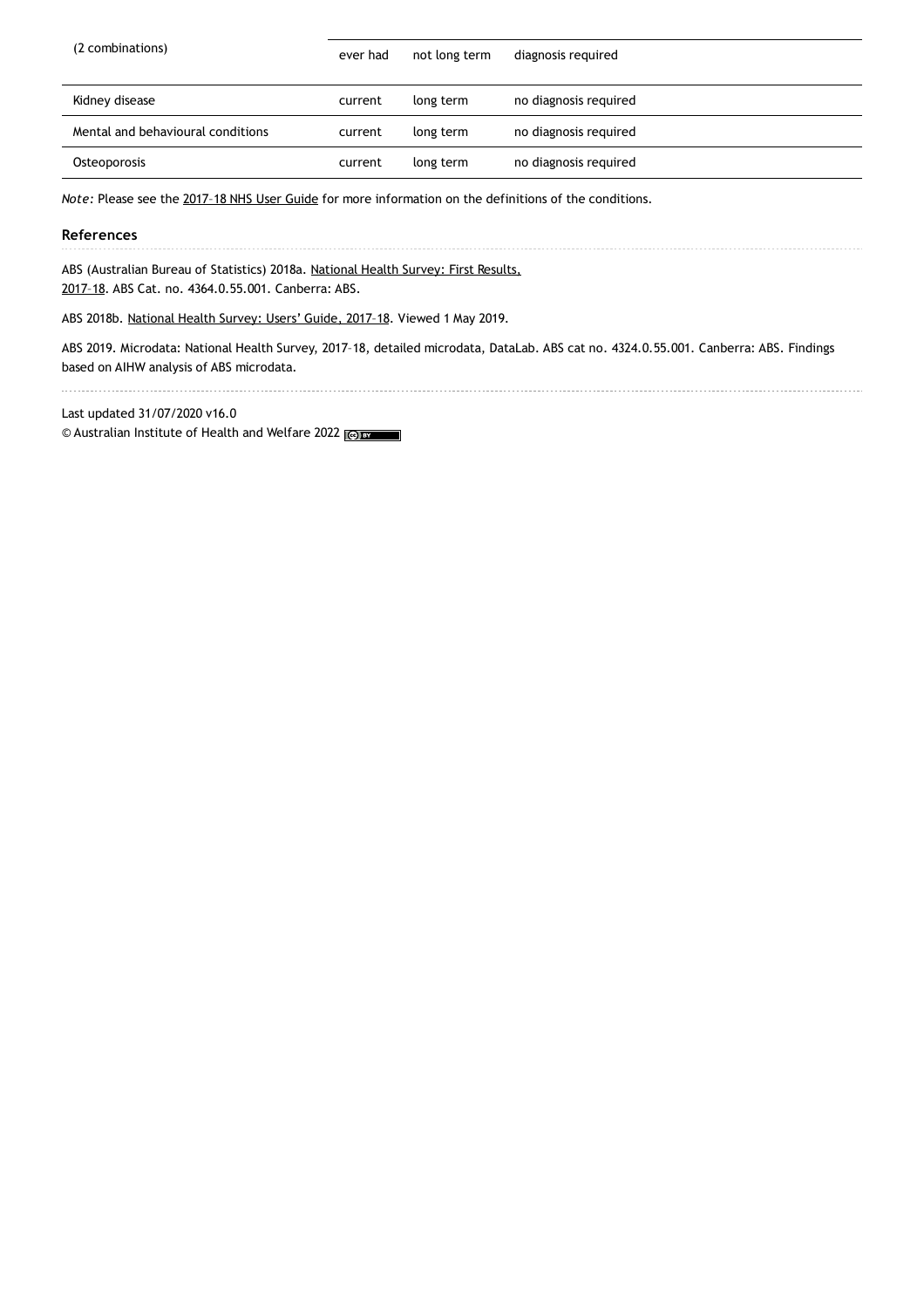

# **Risk factors associated with asthma**

Asthma shares a number of risk factors with other chronic conditions, such as:

- Non-modifiable risk factors
	- genetic predisposition (Beasley et al. 2015)
- Modifiable risk factors
	- tobacco use (smoking or exposure to cigarette smoke)
	- exposure to environmental hazards (for example, exposure to air pollutants)
	- o overweight/obesity
	- o sedentary lifestyle (Beasley et al. 2015)
- Other risk factors
	- o allergic rhinitis (Beasley et al. 2015).

Risk factors may increase the chance of developing asthma in the first place (either in childhood or as an adult), or may increase the chance that a person with asthma will develop additional health problems. Risk factors also vary according to the person's age, and according to the type of asthma that they have (AIHW 2019). Finding a factor that is associated with asthma, or poor health outcomes in asthma, does not necessarily mean that the risk factor caused these problems, or that they can be prevented.

In people with asthma, risk factors associated with an increased risk of flare-ups include (Global Initiative for Asthma 2019):

- having frequent symptoms (e.g. more than 2 days/week)
- not taking preventer treatment regularly (medicines used every day in asthma control to minimise symptoms and reduce the likelihood of episodes or flare-ups. Inhaled corticosteroids are the most commonly used preventers) (National Asthma Council Australia 2019)
- frequent reliever inhaler use (medicines used for the rapid relief of asthma symptoms when they occur) (National Asthma Council Australia 2019)
- comorbidities (e.g. mental illness, obesity, chronic rhino sinusitis)
- major socioeconomic problems
- exposure to smoking; allergens; air pollution.

#### **Common risk factors**

Based on the 2017–18 National Health Survey (NHS), people with asthma were more likely to be current daily smokers, insufficiently physically active and/or obese, compared with those without asthma (see Figure 1). Risk factor definitions are included in [Box](#page-10-0) 1 (in the data notes section below). These risk factors are also common among other chronic conditions.



Figure 1: Prevalence of selected risk factors in people aged 18 and over, with and without asthma, 2017-18

*Note:* Obese is based on body mass index (BMI) for persons whose height and weight was measured and imputed. In 2017–18, 33.8% of respondents aged 18 years and over did not have a measured BMI. For these respondents, imputation was used to obtain BMI. For more information, see Appendix 2: Physical measurements in the 2017–18 National Health Survey (ABS 2018a).

*Source:* ABS 2019a (Data [table\)](https://www.aihw.gov.au/reports/chronic-respiratory-conditions/asthma-associated-comorbidities-risk-factors/data/).

### **Selected risk factors**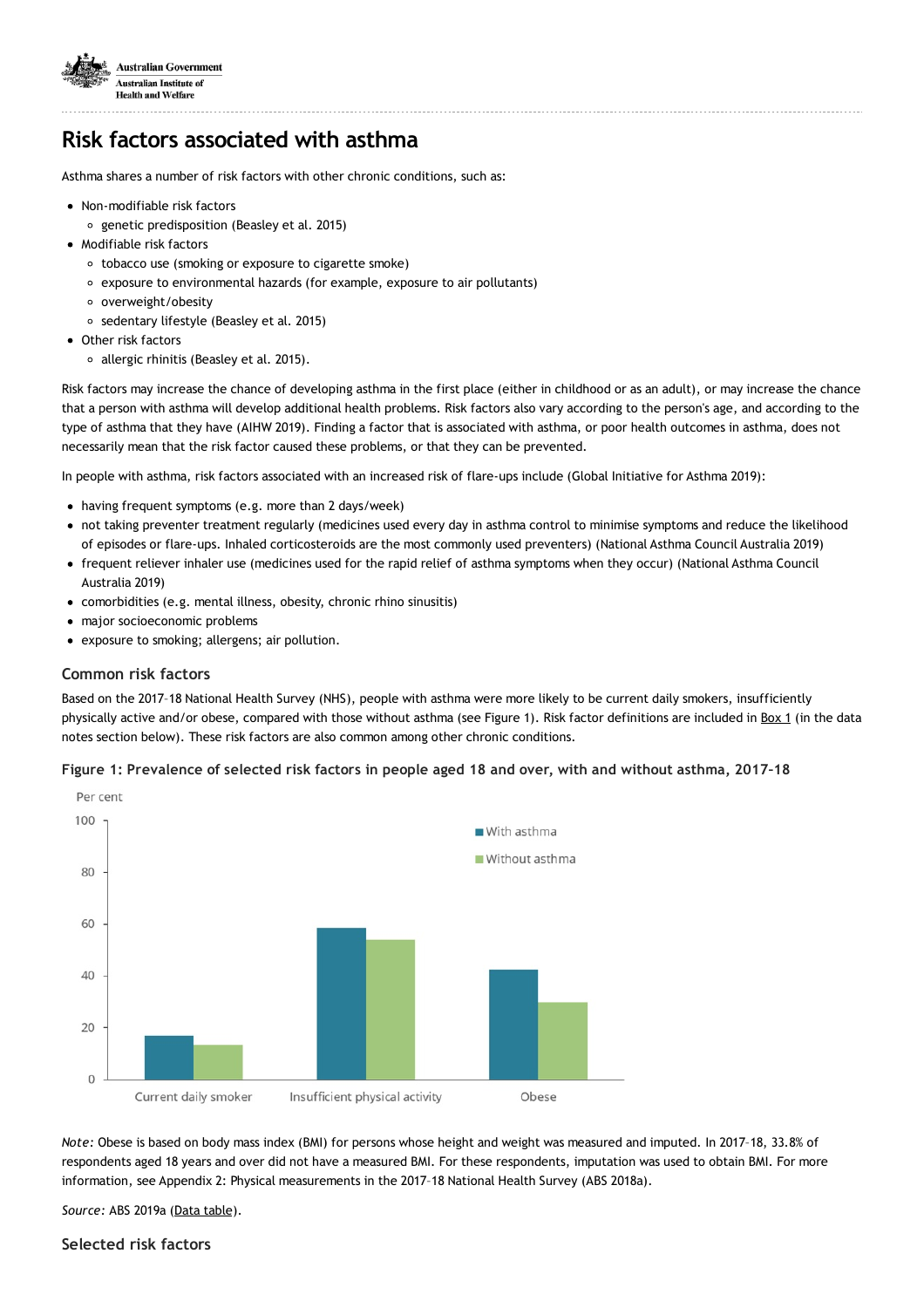#### **Smoker status**

Compared with people without asthma, people with asthma were more likely to be current daily smokers (17% compared with 13% for people without asthma), and less likely to have never smoked (50% compared with 55% for people without asthma) (see Figure 2).

Tobacco use or exposure to environmental tobacco smoke are risk factors associated with the development of asthma. The interaction between exposure to tobacco smoke and development of asthma symptoms varies with age. Parental smoking during pregnancy or infancy is linked to asthma symptoms in children, and smoking by a parent or child/adolescent is linked to asthma symptoms in adolescence (Gilliland et al. 2006).

For people who already have asthma, smoking or exposure to environmental tobacco smoke can increase the risk of flare-ups and need for emergency care for asthma (Osborne et al. 2007). In people with asthma, smoking is also associated with a reduced effectiveness of inhaled corticosteroids (Lazarus et al. 2007; Tomlinson et al. 2005).





#### *Source:* ABS 2019a (Data [table\)](https://www.aihw.gov.au/reports/chronic-respiratory-conditions/asthma-associated-comorbidities-risk-factors/data/).

#### **Physical activity**

Sufficient physical activity (for example, regular exercise) is an important factor associated with positive health outcomes. Insufficient physical activity is a risk factor for several chronic conditions. It is also associated with overweight and obesity, and poorer health outcomes more generally. See [Box](#page-10-0) 1 for definitions of physical activity.

Evidence suggests that sedentary behaviour (as measured by television viewing) is associated with asthma symptoms in children (Mitchell et al. 2012). The association between physical activity and asthma symptoms may be complicated by the fact that, in some people who already have asthma, physical activity may trigger asthma symptoms, particularly if their asthma is poorly controlled.

Physical activity is generally recommended for adults and children with asthma as a way to manage the disease and improve quality of life (National Asthma Council Australia 2019).

Based on the 2017–18 NHS, people with asthma were slightly less likely than people without asthma to engage in sufficient physical activity (42% compared with 46% for people without asthma) (Figure 3).

**Figure 3: Physical activity in people aged 18 and over, with and without asthma, 2017–18**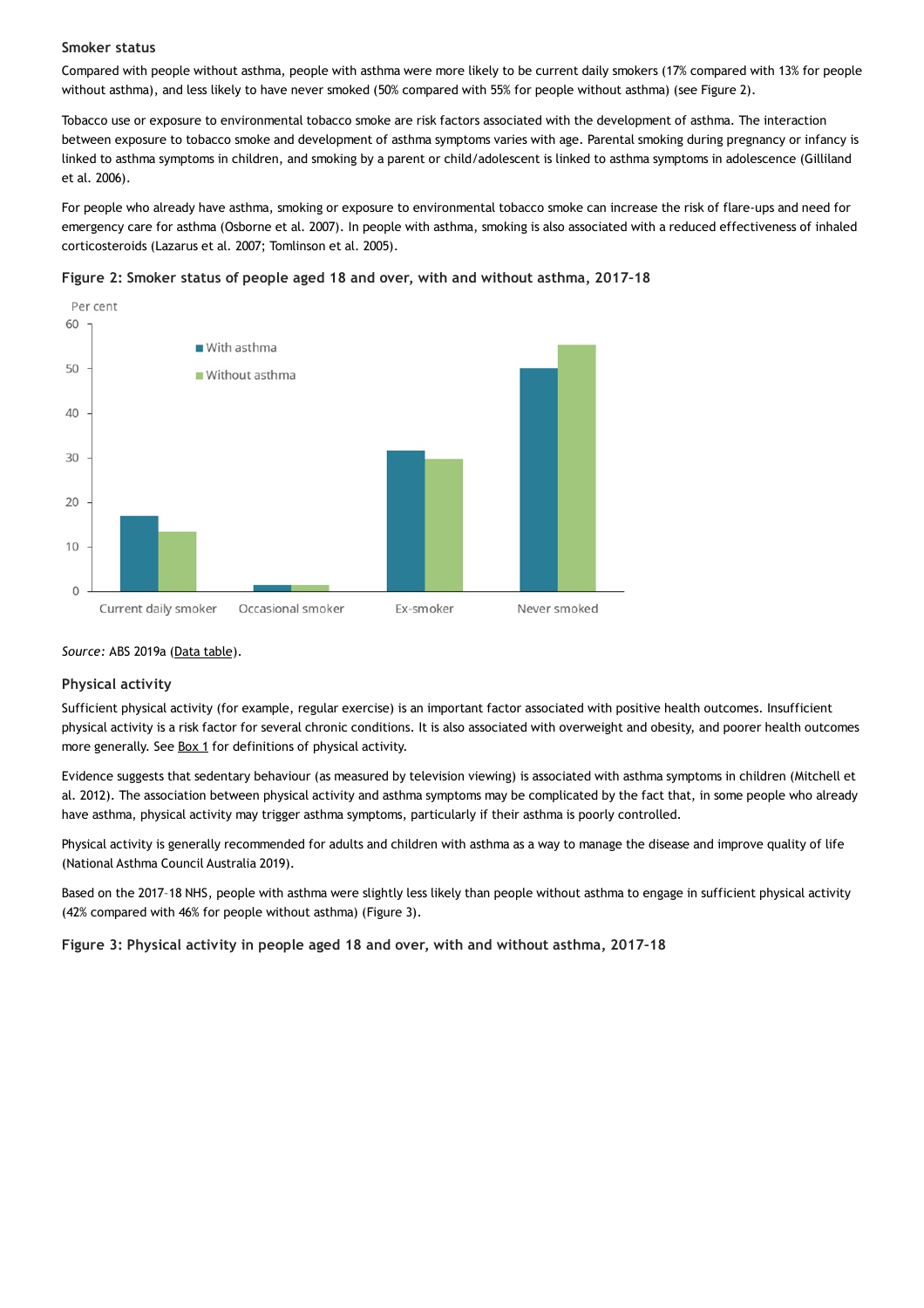

### *Source:* ABS 2019a (Data [table\)](https://www.aihw.gov.au/reports/chronic-respiratory-conditions/asthma-associated-comorbidities-risk-factors/data/).

### **Body mass**

People with asthma were 1.4 times as likely to be obese (by measured body mass index or BMI-see Data [notes](https://www.aihw.gov.au/reports/chronic-respiratory-conditions/asthma-associated-comorbidities-risk-factors/contents/risk-factors-associated-with-asthma/#datanotes)) as people without asthma (42% with asthma compared with 30% without asthma) (Figure 4).

Studies show there are associations between overweight and obesity, as measured by BMI, and asthma, especially in high income countries (Beasley et al. 2015). Additionally, people with asthma who are overweight or obese often experience complications in treatment. For people who are overweight or obese, weight loss has been shown to reduce treatment complications and improve symptoms (Adeniyi & Young 2012; Juel et al. 2012). There is evidence of an association between being obese and developing asthma; however, the causative mechanisms between body mass and asthma are not currently well understood (Ford 2005; Kim et al. 2014).

## **Figure 4: Proportion of people aged 18 and over, with and without asthma, by BMI, 2017–18**

*Note:* Based on body mass index (BMI) for persons whose height and weight was measured and imputed. In 2017–18, 33.8% of respondents aged 18 years and over did not have a measured BMI. For these respondents, imputation was used to obtain BMI. For more information, see Appendix 2: Physical measurements in the 2017–18 National Health Survey (ABS 2018a).

*Source*: ABS 2019a (Data [table](https://www.aihw.gov.au/reports/chronic-respiratory-conditions/asthma-associated-comorbidities-risk-factors/data/)).

## **Age differences in risk factors in people with asthma**

For people with asthma, the prevalence of risk factors varies by age.

The prevalence of smoking in people with asthma was higher in the earlier years of life. People aged 18–44 and 45–64 with asthma were more likely to be a current daily smoker (19% and 20%, respectively) compared with those aged 65 and over (7.6%) (Figure 5). Smoke free laws, tobacco price increases and greater exposure to mass media campaigns may contribute to lower smoking rates among older Australians (Wakefield et al. 2014). GPs play an important role in encouraging and supporting people to quit smoking, especially when they have health problems caused or exacerbated by smoking, which are more common with increasing age (Royal Australian College of General Practice 2014).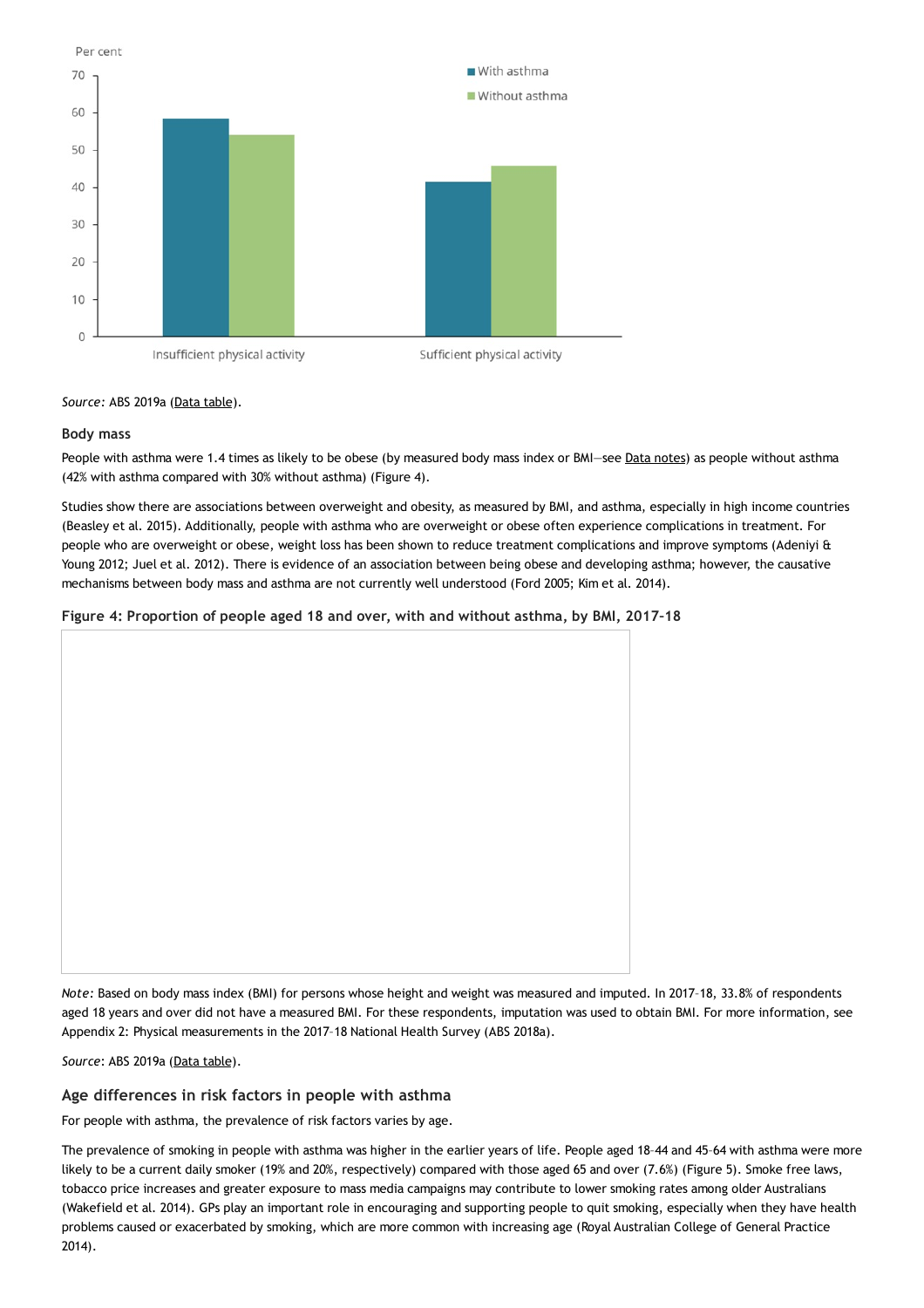Among people with asthma, 50% of those aged 18–44 were insufficiently physically active, compared with 60% of those aged 45–64 and 76% of those aged 65 and over. Those aged 45-64 were less likely to be insufficiently physically active compared with those aged 65 and over. Among those with asthma aged 18–44, 35% were obese, compared with 48% of those aged 45–64 and 49% of those aged 65 and over (Figure 5).

Figure 5: Prevalence of selected risk factors in people aged 18 and over with asthma, by age group, 2017-18

*Note*: Obese is based on body mass index (BMI) for persons whose height and weight was measured and imputed. In 2017–18, 33.8% of respondents aged 18 years and over did not have a measured BMI. For these respondents, imputation was used to obtain BMI. For more information, see Appendix 2: Physical measurements in the 2017–18 National Health Survey (ABS 2018a).

*Source:* ABS 2019a (Data [table\)](https://www.aihw.gov.au/reports/chronic-respiratory-conditions/asthma-associated-comorbidities-risk-factors/data/).

### **Data notes**

This analysis is based on people aged 18 and over. This age group was selected due to the available data about risk factors in the ABS National Health Survey (NHS) and to ensure consistency with other AIHW risk factor reports (AIHW 2013; AIHW 2015).

The risk factor data presented here were obtained at one point in time, based on self‑reported data from the NHS (with the exception of BMI, which was measured). When interpreting self-reported data, it is important to recognise that it relies on respondents providing accurate information.

It is not possible to attribute cause and effect to self-reported (and measured) risk factors and asthma. Risk factors present at the time of the survey may or may not have contributed to the presence of asthma. Similarly, the presence of asthma may not be directly related to the number of risk factors a person has.

The risk factor definitions used in the ABS 2017–18 NHS are described below in Box 1.

### <span id="page-10-0"></span>**Box 1: Definitions for risk factors in the National Health Survey**

#### **Smoker status**

Refers to the frequency of smoking of tobacco, including manufactured (packet) cigarettes, roll-your-own cigarettes, cigars and pipes, but excluding chewing tobacco, electronic cigarettes (and similar) and smoking of non-tobacco products. Categorised as:

| Current daily      | A respondent who reported at the time of interview that they regularly smoked one or more cigarettes, cigars                                                                                                 |
|--------------------|--------------------------------------------------------------------------------------------------------------------------------------------------------------------------------------------------------------|
| smoker             | or pipes per day.                                                                                                                                                                                            |
| Current smoker -   | A respondent who reported at the time of interview that they smoked cigarettes, cigars or pipes, less                                                                                                        |
| Other (occasional) | frequently than daily.                                                                                                                                                                                       |
| Ex-smoker          | A respondent who reported that they did not currently smoke, but had regularly smoked daily, or had smoked at<br>least 100 cigarettes, or smoked pipes, cigars, etc at least 20 times in their lifetime; and |
| Never smoked       | A respondent who reported they had never regularly smoked daily, and had smoked less than 100 cigarettes in<br>their lifetime and had smoked pipes, cigars, etc less than 20 times.                          |

*Source:* ABS 2018b.

**Physical activity**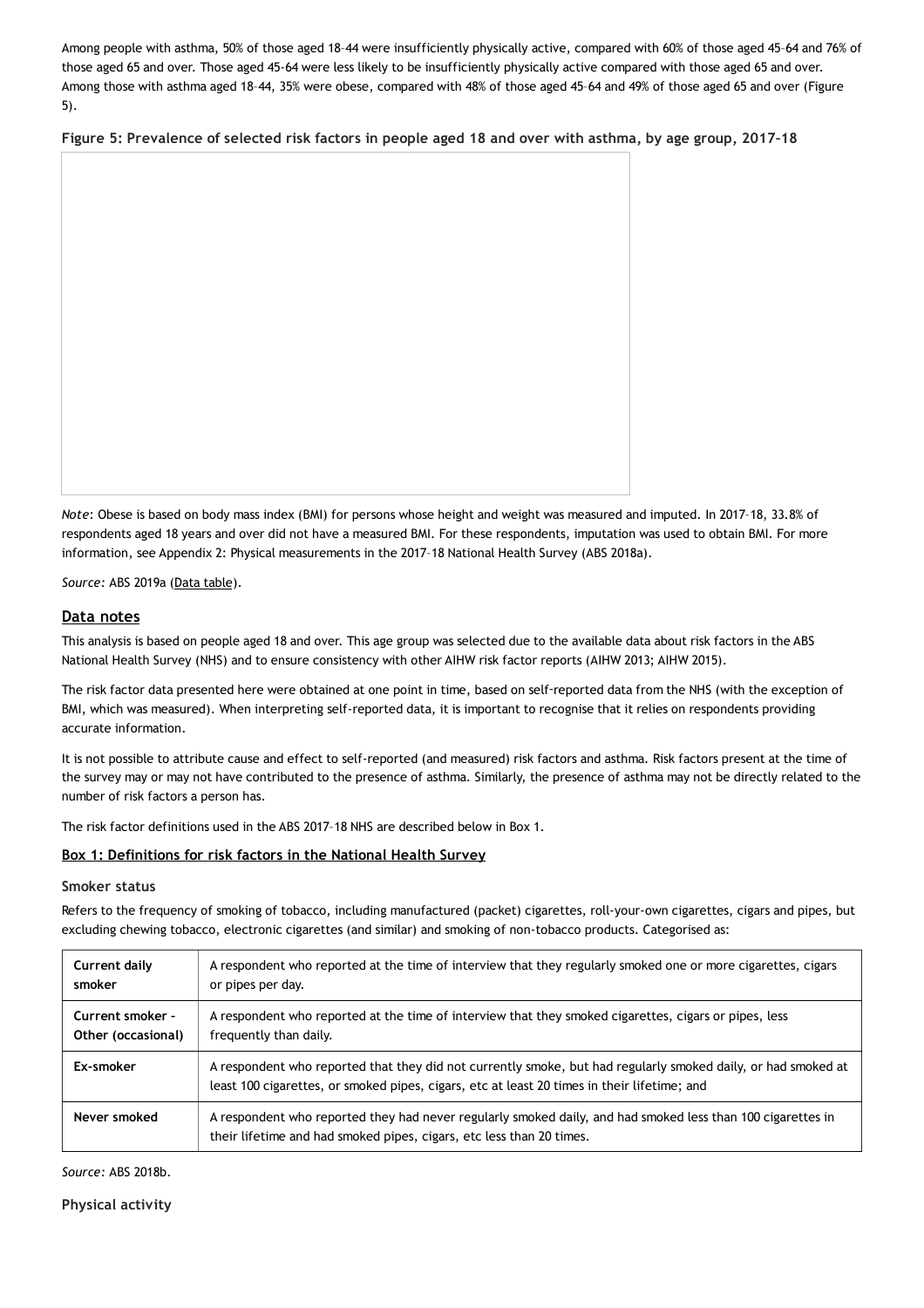Australia's Physical Activity and Sedentary Behaviour Guidelines (the Guidelines) are a set of recommendations outlining the minimum levels of physical activity required for health benefits, as well as the maximum amount of time one should spend on sedentary behaviours to achieve optimal health outcomes (Department of Health 2019). Please see the [Physical](https://www.aihw.gov.au/reports-data/behaviours-risk-factors/physical-activity/about) activity topic page for more information.

In 2017–18, the ABS National Health Survey collected information for the first time on physical activity at work. Therefore all results for adults include physical activity at work.

Based on the guidelines, insufficient physical activity is defined as:

- Adults aged 18–64 who did not complete 150 minutes of moderate to vigorous physical activity across 5 or more days in the last week
- Adults aged 65 and over who did not complete at least 30 minutes of physical activity per day on 5 or more days in the last week.

For the purpose of calculating activity time, vigorous activity time is multiplied by a factor of two.

Muscle strengthening activities are not included in this analysis.

*Source:* AIHW 2019b.

#### **Body mass index**

Body Mass Index (BMI) is a simple index of weight-for-height that is commonly used to classify underweight, normal weight, overweight and obesity. It is calculated from height and weight information, using the formula weight (kg) divided by the square of height (m). To produce a measure of the prevalence of underweight, normal weight, overweight or obesity in adults, BMI values are grouped according to the table below.

| Category          | Range           |
|-------------------|-----------------|
|                   |                 |
| Underweight       | Less than 18.50 |
| Normal range      | $18.50 - 24.99$ |
| Overweight        | $25.00 - 29.99$ |
| Obese I           | $30.00 - 34.99$ |
| Obesity class II  | $35.00 - 39.99$ |
| Obesity class III | 40,00 or more   |

In 2017─18, 33.8% of respondents aged 18 years and over did not have a measured BMI. For these respondents, imputation was used to obtain BMI (ABS 2019b).

*Sources:* ABS 2018b; ABS 2019b.

#### **References**

ABS (Australian Bureau of Statistics) 2018a. [National](https://www.abs.gov.au/ausstats/abs@.nsf/Lookup/by Subject/4364.0.55.001~2017-18~Media Release~How healthy is the typical Australian%3F (Media Release)~1) Health Survey: First Results, 2017-18. ABS Cat. no. 4364.0.55.001. Canberra: ABS.

ABS 2018b. National Health Survey: [Glossary,](https://www.abs.gov.au/AUSSTATS/abs@.nsf/Latestproducts/4364.0.55.001Glossary32017-18?opendocument&tabname=Notes&prodno=4364.0.55.001&issue=2017-18&num=&view=) 2017–18. Viewed 1 May 2019.

ABS 2019a. Microdata: National Health Survey, 2017–18, detailed microdata, Datalab. ABS cat no. 4324.0.55.001. Canberra: ABS. Findings based on AIHW analysis of ABS microdata.

ABS 2019b. [National](https://www.abs.gov.au/ausstats/abs@.nsf/PrimaryMainFeatures/4363.0?OpenDocument) Health Survey: Users' Guide, 2017–18. Viewed 5 June 2019.

Adeniyi FB & Young T 2012. Weight loss interventions for chronic asthma. Cochrane Database of Systematic Reviews (7):CD009339. doi:10.1002/14651858.CD009339.pub2.

AIHW (Australian Institute of Health and Welfare) 2013. Risk factors [contributing](https://www.aihw.gov.au/reports/chronic-disease/risk-factors-contributing-to-chronic-disease/) to chronic disease. Cat. no. PHE 157. Canberra: AIHW.

AIHW 2015. Cardiovascular disease, diabetes and chronic kidney disease-Australian facts: risk factors. Cardiovascular, diabetes and chronic kidney disease series no. 4. Cat. no. CDK 4. Canberra: AIHW.

AIHW 2019. [Insufficient](https://www.aihw.gov.au/reports/risk-factors/risk-factors-to-health/) physical inactivity: Web report. Canberra: AIHW. Viewed 1 May 2019.

Beasley R, Semprini A & Mitchel EA 2015. Risk factors for asthma: is prevention possible? Lancet 386:1075-85. doi: 10.1016/S0140- 6736(15)00156-7.

Department of Health 2019. Australia's Physical Activity and Sedentary Behaviour Guidelines and the Australian 24-Hour Movement Guidelines. Canberra: [Department](https://www.health.gov.au/internet/main/publishing.nsf/Content/health-pubhlth-strateg-phys-act-guidelines) of Health. Viewed 5 June 2019.

Ford ES. 2005. The epidemiology of obesity and asthma. Journal of Allergy and clinical Immunology 115(5): 897-909.

Gilliland FD, Islam T, Berhane K, Gauderman WJ, McConnel R, Avol E et al. 2006. Regular smoking and asthma incidence in adolescents. American Journal of Respiratory Critical Care Medicine 174:1094-100.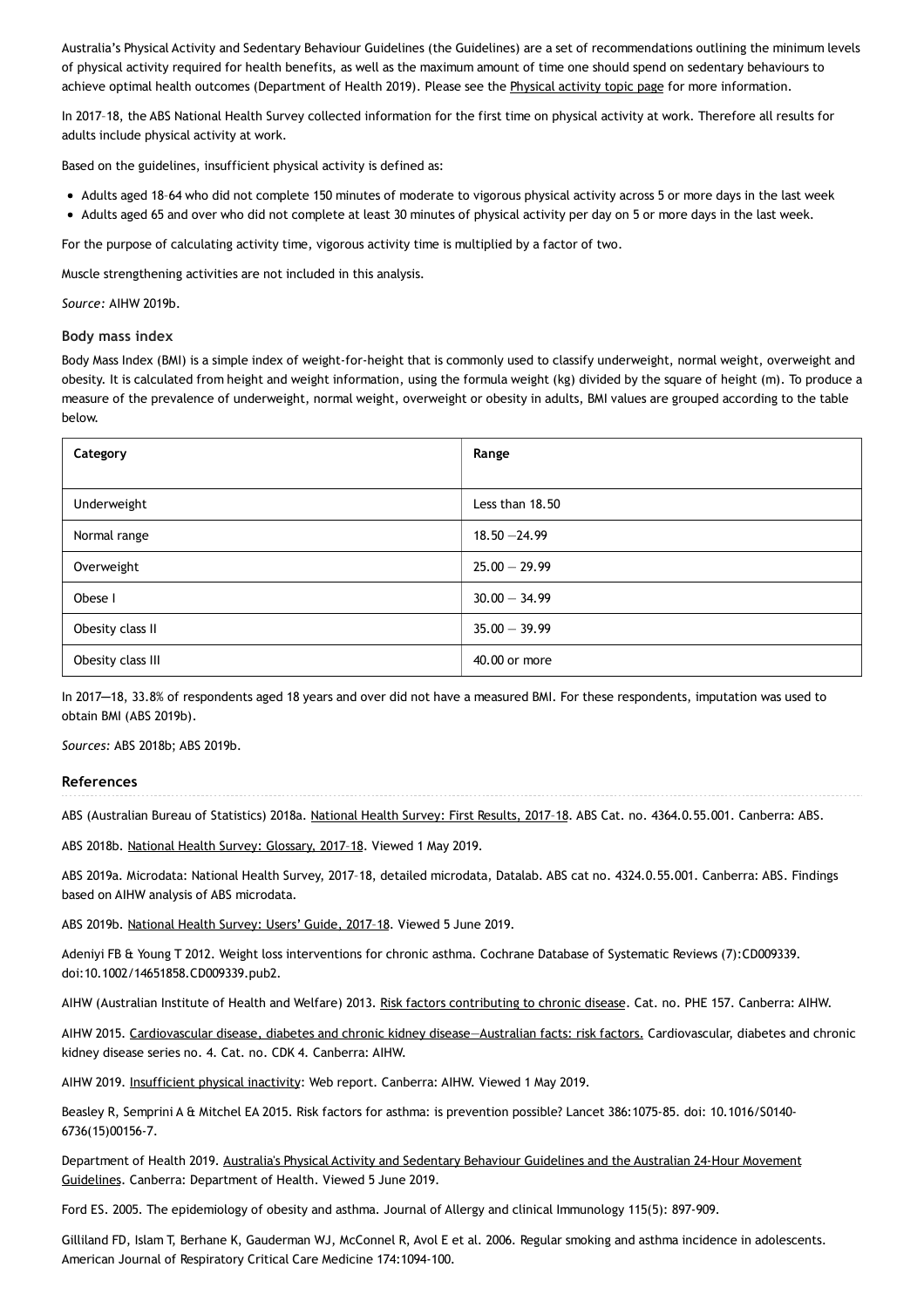Global Initiative for Asthma (GINA) 2019. Pocket guide for asthma [management](https://ginasthma.org/wp-content/uploads/2016/01/GINA_Pocket_2015.pdf) and prevention (for adults and children older than 5 years). Viewed 1 May 2019.

Juel CT, Ali Z, Nilas L & Ulrik CS 2012. Asthma and obesity: does weight loss improve asthma control? A systematic review. Journal of Asthma and Allergy 5:21-26. doi: 10.2147/JAA.S32232.

Kim S, Sutherland ER & Gelfand EW 2014. Is there a link between obesity and asthma? Allergy, Asthma & Immunology Research 6(3): 189-195.

Lazarus SC, Chinchiili VM, Rollings NJ, Boushy HA, Cherniak R, Craig TJ et al. 2007. Smoking affects response to inhaled corticosteroids or leuktriene receptor antagonists in asthma. American Journal of Respiratory Critical Care Medicine 175(8):783-90.

Mitchell E, Beasely R, Bjorksten B, Crane J, Garcia-Marcos L, Keil U et al. 2012. The association between BMI vigorous physical activity and television viewing and the risk of symptoms of asthma, rhinoconjunctivitis and eczema in children and adolescents: ISAAC Phase Three. Clinical & Experimental Allergy (43) 73-84.

National Asthma Council Australia 2019. Australian Asthma [Handbook,](https://www.asthmahandbook.org.au) Version 2.0. Melbourne: National Asthma Council Australia. Viewed 1 May 2019.

Osborne ML, Pedula KL, O'Hollaren M, Ettinger K, Stibolt T, Buist AS et al. 2007. Assessing future need for acute care in adult asthmatics: the Profile of Asthma Risk Study: a prospective health maintenance organization-based study. Chest 132:1151-61.

Royal Australian College of General Practice (RACGP) 2014. Supporting smoking cessation: a guide for health [professionals.](https://www.racgp.org.au/clinical-resources/clinical-guidelines/key-racgp-guidelines/view-all-racgp-guidelines/supporting-smoking-cessation) Melbourne: The Royal Australian College of General Practitioners.

Tomlinson JE, McMahon AD, Chaudhuri R, Thompson JM, Wood SF, Thomson NC 2005. Efficacy of low and high dose inhaled corticosteroid in smokers versus non-smokers with mild asthma. Thorax 60(4):282-7.

Wakefield MA, Coomber K, Durkin SJ, Scollo M, Bayly M, Spittal MJ et al. 2014. Time series analysis of the impact of tobacco control policies on smoking prevalence among Australian adults, 2001–2011. Bulletin of the World Health Organization 92:413-22.

Last updated 4/11/2020 v33.0 © Australian Institute of Health and Welfare 2022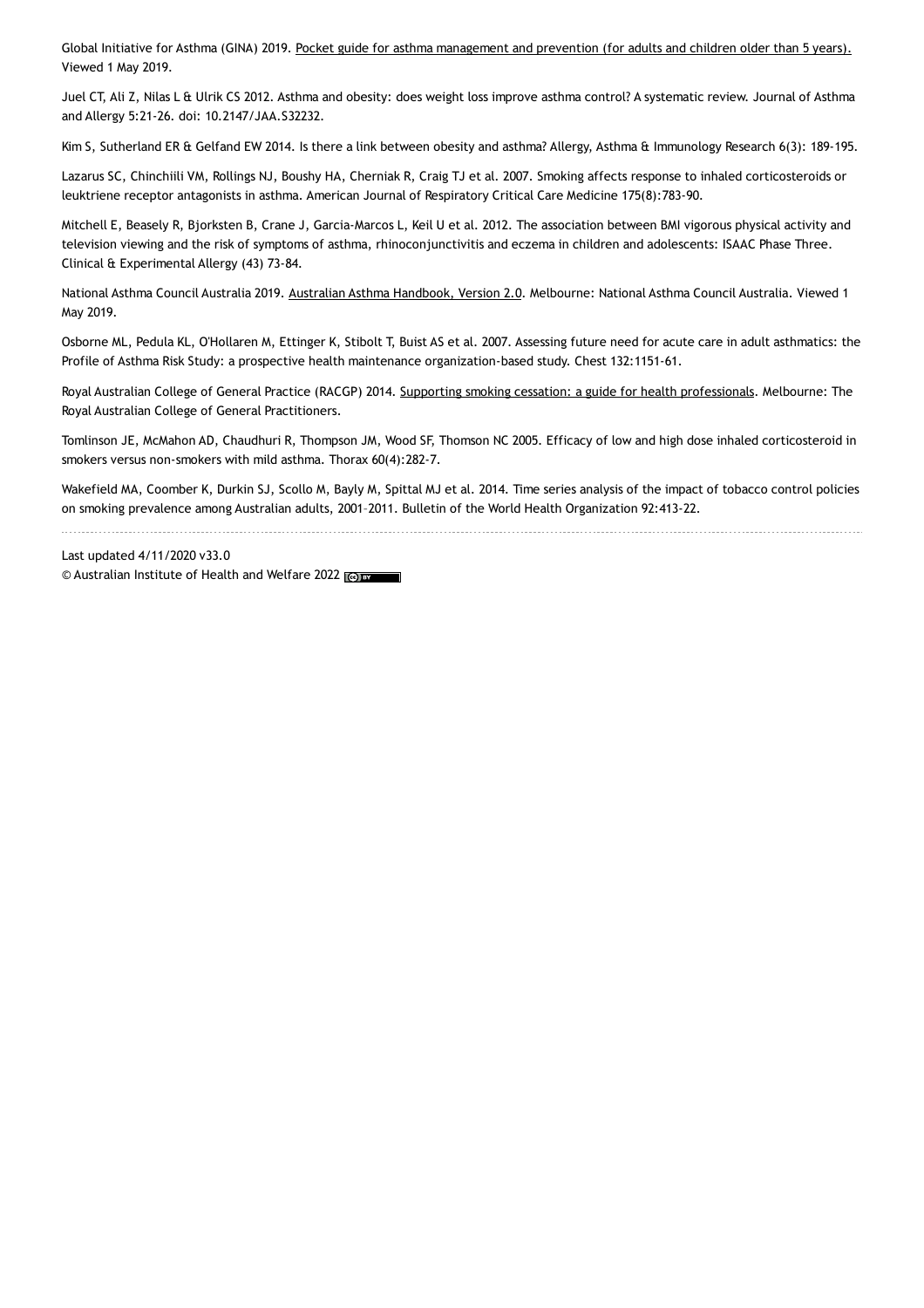

# **Data**

Data tables: Asthma, associated [comorbidities](https://www.aihw.gov.au/getmedia/8bdb91d4-536e-4b8e-b454-be721c257d14/Asthma-comorbidities-2020.xls.aspx) and risk factors

**Data**

Download Data tables: Asthma, associated [comorbidities](https://www.aihw.gov.au/getmedia/8bdb91d4-536e-4b8e-b454-be721c257d14/Asthma-comorbidities-2020.xls.aspx) and risk factors. Format: XLS 215Kb XLS 215Kb

Last updated 3/08/2018 v1.0

© Australian Institute of Health and Welfare 2022 (@) BY